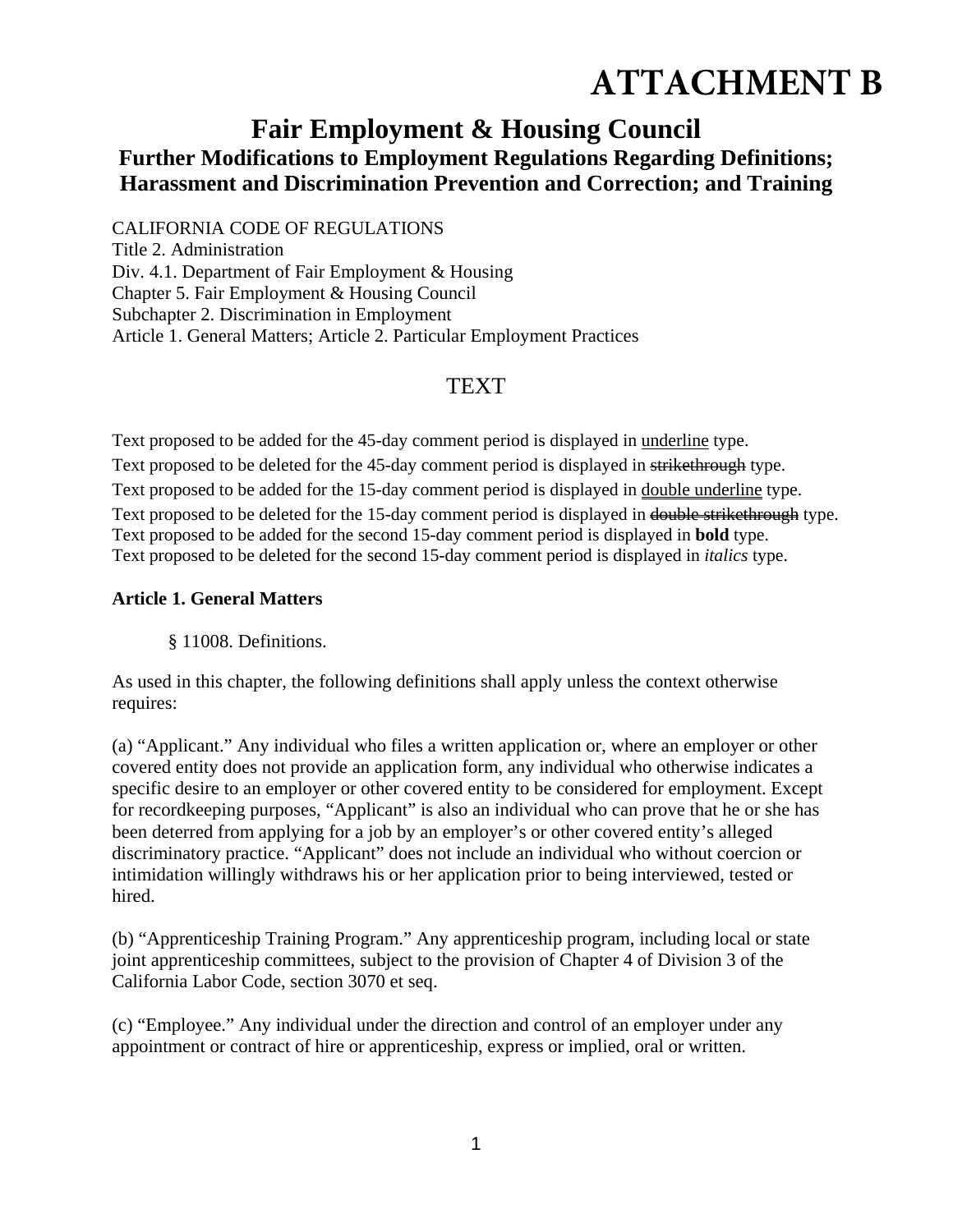(1) "Employee" does not include an independent contractor as defined in Labor Code section 3353.

(2) "Employee" does not include any individual employed by his or her parents, by his or her spouse, or by his or her child.

(3) "Employee" does not include any individual employed under special license in a nonprofit sheltered workshop or rehabilitation facility.

(4) An employment agency is not an employee of the person or individual for whom it procures employees.

(5) An individual compensated by a temporary service agency for work to be performed for an employer contracting with the temporary service agency is an employee of that employer for such terms, conditions and privileges of employment under the control of that employer. Such an individual also is an employee of the temporary service agency with regard to such terms, conditions and privileges of employment under the control of the temporary service agency.

(d) "Employer." Any person or individual engaged in any business or enterprise regularly employing five or more individuals, including individuals performing any service under any appointment, contract of hire or apprenticeship, express or implied, oral or written.

(1) "Regularly employing" means employing five or more individuals for any part of the day on which the unlawful conduct allegedly occurred, or employing an average or normal complement of five or more employees on a regular basis each working day in any twenty consecutive calendar weeks in the current calendar year or preceding calendar year regardless of whether the employee's worksite is located within or outside of California. While employees located outside of California are counted in determining whether employers employ five or more individuals for coverage purposes, the employees located outside of California are not themselves covered by the protections of the Act if the wrongful conduct did not occur in California and it was not ratified by decision makers or participants located in California.

(A) "Regular basis" refers to the nature of a business that is recurring, rather than constant or intermittent. For example, in an industry that typically has a three-month season during a calendar year, an employer that employs five or more employees during that season "regularly employs" the requisite number of employees. Thus, to be covered by the Act, an employer need not have five or more employees working every day throughout the year or have five or more employees at the time of the allegedly unlawful conduct, so long as at least five employees are regularly on its payroll during the season.

(B) For purposes of "counting," an employee's relationship may be established by their presence on the payroll or by other means. Part-time employees, including those who work partial days and fewer than each day of the work week, will be counted the same as full-time employees. For example, for counting purposes, an employer has five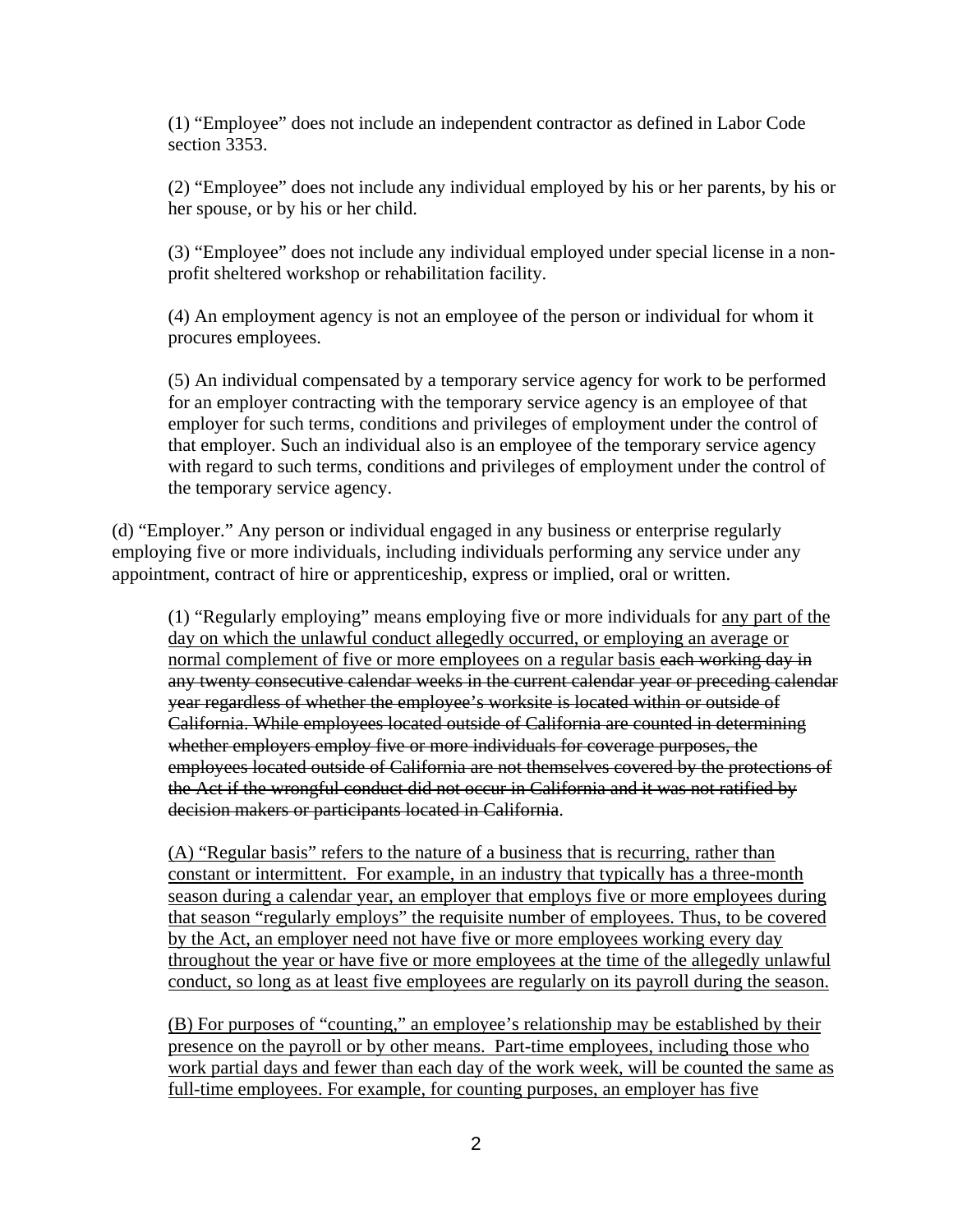employees when three work every day and two work alternate days to fill one position, and there are no more than four employees working on any working day. Employees on paid or unpaid leave, including CFRA, parenting, and pregnancy leave, leave of absence, disciplinary suspension, or any other employer-approved leave of absence, are counted.

(C) Employees located inside and outside of California are counted in determining whether employers are covered under the Act. However, employees located outside of California are not themselves covered by the protections of the Act if the allegedly unlawful conduct did not occur in California, or the allegedly unlawful conduct was not ratified by decision makers or participants in unlawful conduct located in California.

(2) The means for counting five employees described in this subsection also applies to counting employees for purposes of establishing coverage under Government Code section 12945.2, 12945.6, and 12950.1. For purposes of "counting" the (five or more) employees, the individuals employed need not be employees as defined above; nor must any of them be full-time employees. Employees on paid or unpaid leave, including CFRA leave, leave of absence, disciplinary suspension, or other leave, are counted.

(3) Any person or individual acting as an agent of an employer, directly or indirectly, is also an employer.

(4) "Employer" includes the State of California, any political or civil subdivision thereof, counties, cities, city and county, local agencies, or special districts, irrespective of whether that entity employs five or more individuals.

(5) A religious association or religious corporation not organized for private profit is not an employer under the meaning of this Act; any non-profit religious organization exempt from federal and state income tax as a non-profit religious organization is presumed not to be an employer under this Act. Notwithstanding such status, any portion of such tax exempt religious association or religious corporation subject to state or federal income taxes as an unrelated business and regularly employing five or more individuals is an employer.

(6) "Employer" includes any non-profit corporation or non-profit association other than that defined in subsection (5).

(e) "Employer or Other Covered Entity." Any employer, employment agency, labor organization or apprenticeship training program as defined herein and subject to the provisions of the Act.

(f) "Employment Agency." Any person undertaking for compensation to procure job applicants, employees or opportunities to work.

(g) "Employment Benefit." Except as otherwise provided in the Act, any benefit of employment covered by the Act, including hiring, employment, promotion, selection for training programs leading to employment or promotions, freedom from disbarment or discharge from employment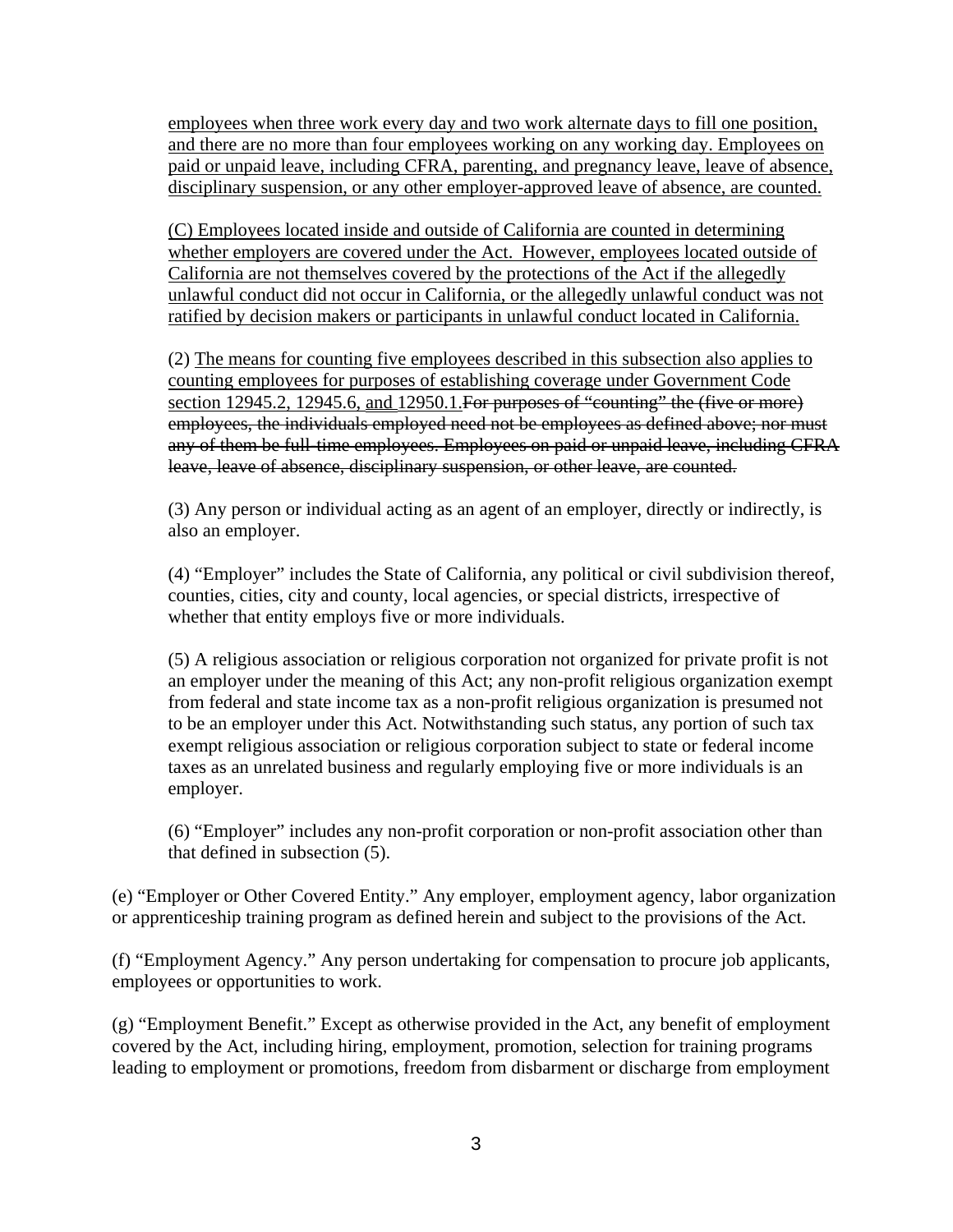or a training program, compensation, provision of a discrimination-free workplace, and any other favorable term, condition or privilege of employment.

(1) For a labor organization, "employment benefit" includes all rights and privileges of membership, including freedom from exclusion, expulsion or restriction of membership, second class or segregated membership, discrimination in the election of officers or selection of staff, or any other action against a member or any employee or person employed by an employer.

(2) "Employment benefit" also includes the selection or training of any person for, or freedom from termination from, an unpaid internship or another limited duration program to provide unpaid work experience for that person in any apprenticeship training program or any other training program leading to employment or promotion.

(3) "Provision of a discrimination-free workplace" is a provision of a workplace free of harassment, as defined in section 11019(b).

(h) "Employment Practice." Any act, omission, policy or decision of an employer or other covered entity affecting any of an individual's employment benefits or consideration for an employment benefit.

(i) "Labor Organization." Any organization that exists and is constituted for the purpose, in whole or in part, of collective bargaining or of dealing with employers regarding grievances, terms or conditions of employment, or of providing other mutual aid or protection.

(j) "Person performing services pursuant to a contract." A person who meets all of the following criteria: 1) has the right to control the performance of the contract for services and discretion as to the manner of performance; 2) is customarily engaged in an independently established business; and 3) has control over the time and place the work is performed, supplies the tools and instruments used in the work, and performs work that requires a particular skill not ordinarily used in the course of the employer's work.

(k) "Unpaid interns and volunteers." For purposes of the Act, any individual (often a student or trainee) who works without pay for an employer or other covered entity, in any unpaid internship or another limited duration program to provide unpaid work experience, or as a volunteer. Unpaid interns and volunteers may or may not be employees.

Note: Authority cited: Section 12935(a), Government Code. Reference: Sections 12925, 12926, 12940, 12941 and 12942, Government Code; *Campbell v. Arco Marine, Inc*. (1996) 42 Cal.App.4th 1850; *Sims v. Worldpac Inc*. (N.D. Cal. Feb. 22, 2013) 2013 WL 663277.

### **Article 2. Particular Employment Practices**

§ 11023. Harassment and Discrimination Prevention and Correction.

(a) Employers have an affirmative duty to take reasonable steps to prevent and promptly correct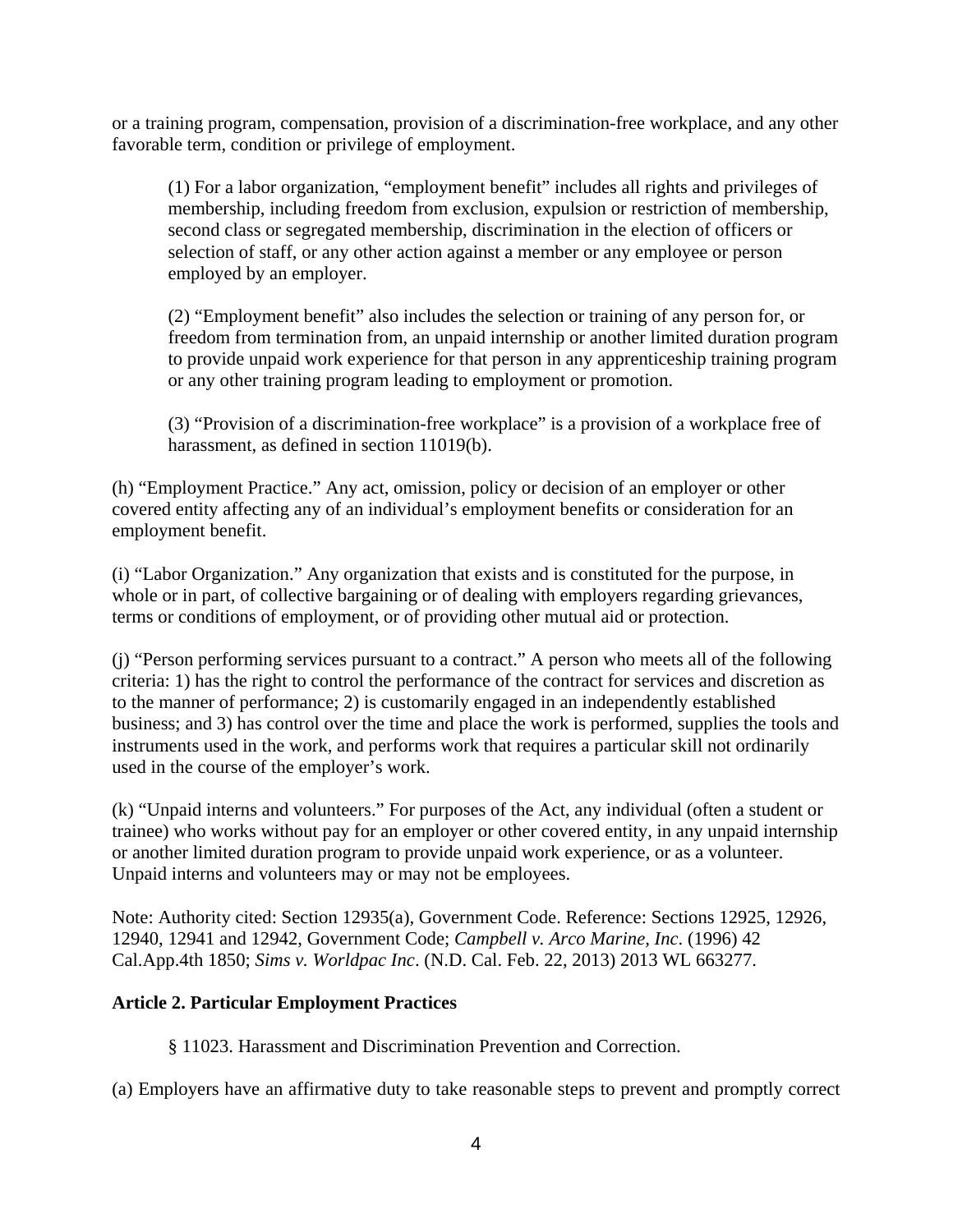discriminatory and harassing conduct. (Gov. Code, § 12940(k).)

(1) A determination as to whether an employer has complied with Government Code section 12940(k) includes an individualized assessment, depending upon numerous factors sometimes unique to the particular employer including, but not limited to, its workforce size, budget, and nature of its business, as well as upon the facts of a particular case.

(2) There is no stand-alone, private cause of action under Government Code section 12940(k). In order for a private claimant to establish an actionable claim under Government Code section 12940(k), the private claimant must also plead and prevail on the underlying claim of discrimination, harassment, or retaliation.

(3) However, in an exercise of its police powers, the Department may independently seek nonmonetary preventative remedies for a violation of Government Code section 12940(k) whether or not the Department prevails on an underlying claim of discrimination, harassment, or retaliation.

(b) Employers have an affirmative duty to create a workplace environment that is free from employment practices prohibited by the Act. In addition to distributing the Department's DFEH-185 brochure on sexual harassment, publication on harassment or an alternative writing that complies with Government Code section 12950, an employer shall develop and distribute to its employees a harassment, discrimination, and retaliation prevention policy that:

(1) Is in writing;

(2) Lists all current protected categories covered under the Act;

(3) Indicates that the law prohibits coworkers and third parties, as well as supervisors and managers, with whom the employee comes into contact from engaging in conduct prohibited by the Act;

- (4) Creates a complaint process to ensure that complaints receive:
- (A) An employer's designation of confidentiality, to the extent possible;
- (B) A timely response;
- (C) Impartial and timely investigations by qualified personnel;
- (D) Documentation and tracking for reasonable progress;
- (E) Appropriate options for remedial actions and resolutions; and
- (F) Timely closures.
- (5) Provides a complaint mechanism that does not require an employee to complain directly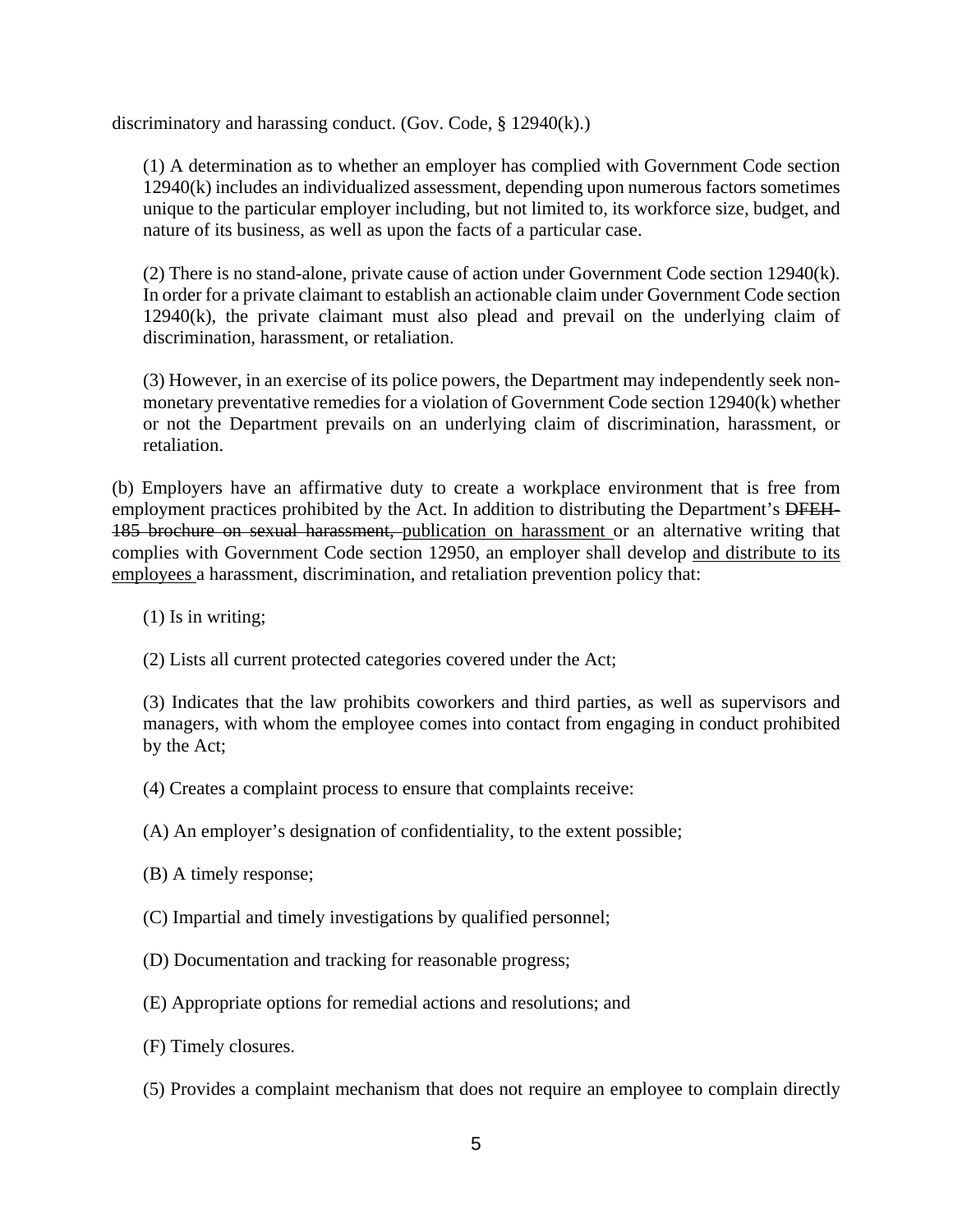to his or her immediate supervisor, including, but not limited to, the following:

(A) Direct communication, either orally or in writing, with a designated company representative, such as a human resources manager, EEO officer, or other supervisor; and/or

(B) A complaint hotline; and/or

(C) Access to an ombudsperson; and/or

(D) Identification of the Department and the U.S. Equal Employment Opportunity Commission (EEOC) as additional avenues for employees to lodge complaints.

(6) Instructs supervisors to report any complaints of misconduct to a designated company representative, such as a human resources manager, so the company can try to resolve the claim internally. Employers with 50 or more employees are required to include this as a topic in mandated sexual harassment prevention training, pursuant to section 11024 of these regulations.

(7) Indicates that when an employer receives allegations of misconduct, it will conduct a fair, timely, and thorough investigation that provides all parties appropriate due process and reaches reasonable conclusions based on the evidence collected.

(8) States that confidentiality will be kept by the employer to the extent possible, but not indicate that the investigation will be completely confidential.

(9) Indicates that if at the end of the investigation misconduct is found, appropriate remedial measures shall be taken.

(10) Makes clear that employees shall not be exposed to retaliation as a result of lodging a complaint or participating in any workplace investigation.

(c) Dissemination of the policy shall include one or more of the following methods:

(1) Printing and providing a copy to all employees with an acknowledgment form for the employee to sign and return;

(2) Sending the policy via e-mail with an acknowledgment return form;

(3) Posting current versions of the policies on a company intranet with a tracking system ensuring all employees have read and acknowledged receipt of the policies;

(4) Discussing policies upon hire and/or during a new hire orientation session; and/or

(5) Any other way that ensures employees receive and understand the policies.

(d) In addition to the actions described above, every employer shall post a poster developed by the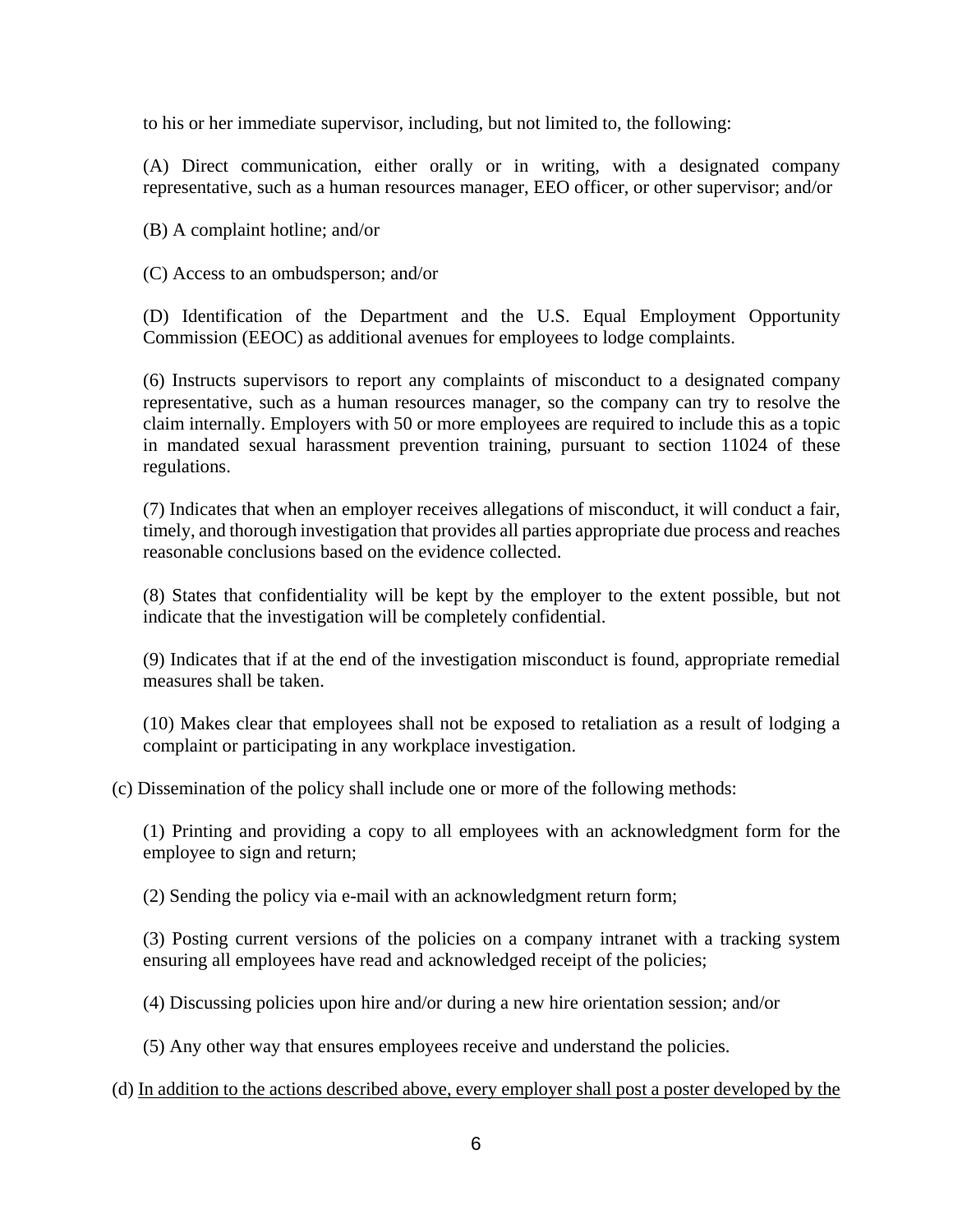Department regarding transgender rights in a prominent and accessible location in the workplace.

(e) Any employer whose workforce at any facility or establishment contains 10 percent or more of persons who speak a language other than English as their spoken language shall translate the policy into every language that is spoken by at least 10 percent of the workforce.

Note: Authority cited: Section 12935(a), Government Code. Reference: Sections 12920, 12921, 12940 and 12950, Government Code; *Scotch v. Art Institute of California-Orange County, Inc.* (2009) 173 Cal.App.4th 986; *Trujillo v. No. County Transit Dist.* (1998) 63 Cal.App.4th 280, 289; *Dept. Fair Empl. & Hous. v. Lyddan Law Group, LLP*. (October 19, 2010) No. 10-04-P [2010 WL 4901732, at \*16 (Cal.F.E.H.C)].

§ 11024. Sexual Harassment-Required Training and Education Regarding Harassment Based on Sex, Gender Identity, Gender Expression, and Sexual Orientation.

(a) Definitions. For purposes of this section**, including determining whether an employer must provide the mandated training and education and whether the training and education are legally compliant, the following definitions apply**:

(1) "Contractor" is a person performing services pursuant to a contract with an employer, meeting the criteria specified by Government Code section 12940(j)(5), **under the means described in section 11008(d)***for each working day in 20 consecutive weeks in the current calendar year or preceding calendar year*.

(2) "Effective interactive training" includes any of the following:

(A) "Classroom" training is in-person, trainer-instruction, whose content is created by a trainer and provided to a supervisor by a trainer, in a setting removed from the supervisor's daily duties.

(B) "E-learning" training is individualized, interactive, computer-based training created by a trainer and an instructional designer. An e-learning training shall provide a link or directions on how to contact a trainer who shall be available to answer questions and to provide guidance and assistance about the training within a reasonable period of time after the supervisor asks the question, but no more than two business days after the question is asked. The trainer shall maintain all written questions received, and all written responses or guidance provided, for a period of two years after the date of the response.

(C) "Webinar" training is an internet-based seminar whose content is created and taught by a trainer and transmitted over the internet or intranet in real time. An employer utilizing a webinar for its supervisors must document and demonstrate that each supervisor who was not physically present in the same room as the trainer nonetheless attended the entire training and actively participated with the training's interactive content, discussion questions, hypothetical scenarios, polls, quizzes or tests, and activities. The webinar must provide the supervisors an opportunity to ask questions, to have them answered and otherwise to seek guidance and assistance. For a period of two years after the date of the webinar, the employer shall maintain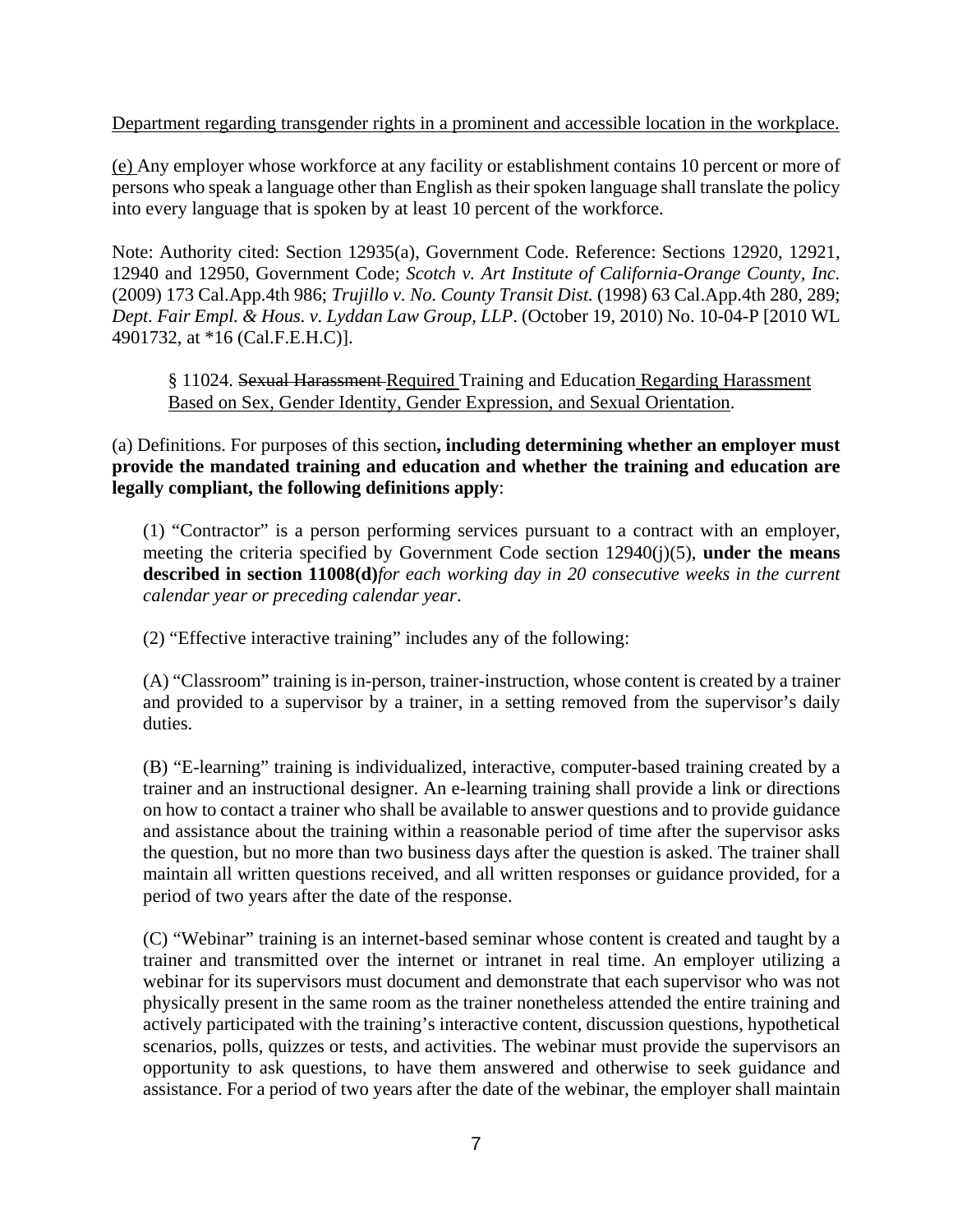a copy of the webinar, all written materials used by the trainer and all written questions submitted during the webinar, and document all written responses or guidance the trainer provided during the webinar.

(D) Other "effective interactive training" and education includes the use of audio, video or computer technology in conjunction with classroom, webinar and/or e-learning training. These, however, are supplemental tools that cannot, by themselves, fulfill the requirements of this subdivision.

(E) For any of the above training methods, the instruction shall include questions that assess learning, skill-building activities that assess the supervisor's application and understanding of content learned, and numerous hypothetical scenarios about harassment, each with one or more discussion questions so that supervisors remain engaged in the training. Examples include pre- or post-training quizzes or tests, small group discussion questions, discussion questions that accompany hypothetical fact scenarios, use of brief scenarios discussed in small groups or by the entire group, or any other learning activity geared towards ensuring interactive participation as well as the ability to apply what is learned to the supervisor's work environment.

(3) "Employee" includes full time, part time, and temporary workers..., For purposes of this section only, the term "employee" is used to include interns, and unpaid volunteers, and persons providing services pursuant to a contract.

(4) "Employer" means any of the following:

(A) any person engaged in any business or enterprise in California, who employs 50 or more employees to perform services for a wage or salary or contractors or any person acting as an agent of an employer, directly or indirectly.

(B) the state of California, counties, and any other political or civil subdivision of the state and cities, regardless of the number of employees. For the purposes of this section, governmental and quasi-governmental entities such as boards, commissions, local agencies and special districts are considered "political subdivisions of the state."

(5) "Harassment" refers to harassment on the bases of sex, gender identity, gender expression, and sexual orientation.

(6) "Having 50 or more employees" means employing or engaging 50 or more employees or contractors under the means described in section 11008(d) *for each working day in any 20 consecutive weeks in the current calendar year or preceding calendar year*. There is no requirement that the 50 employees or contractors work at the same location or all work or reside in California.

(67) "Instructional Designer" under this section is an individual with expertise in current instructional best practices, and who develops the training content based upon material provided by a trainer.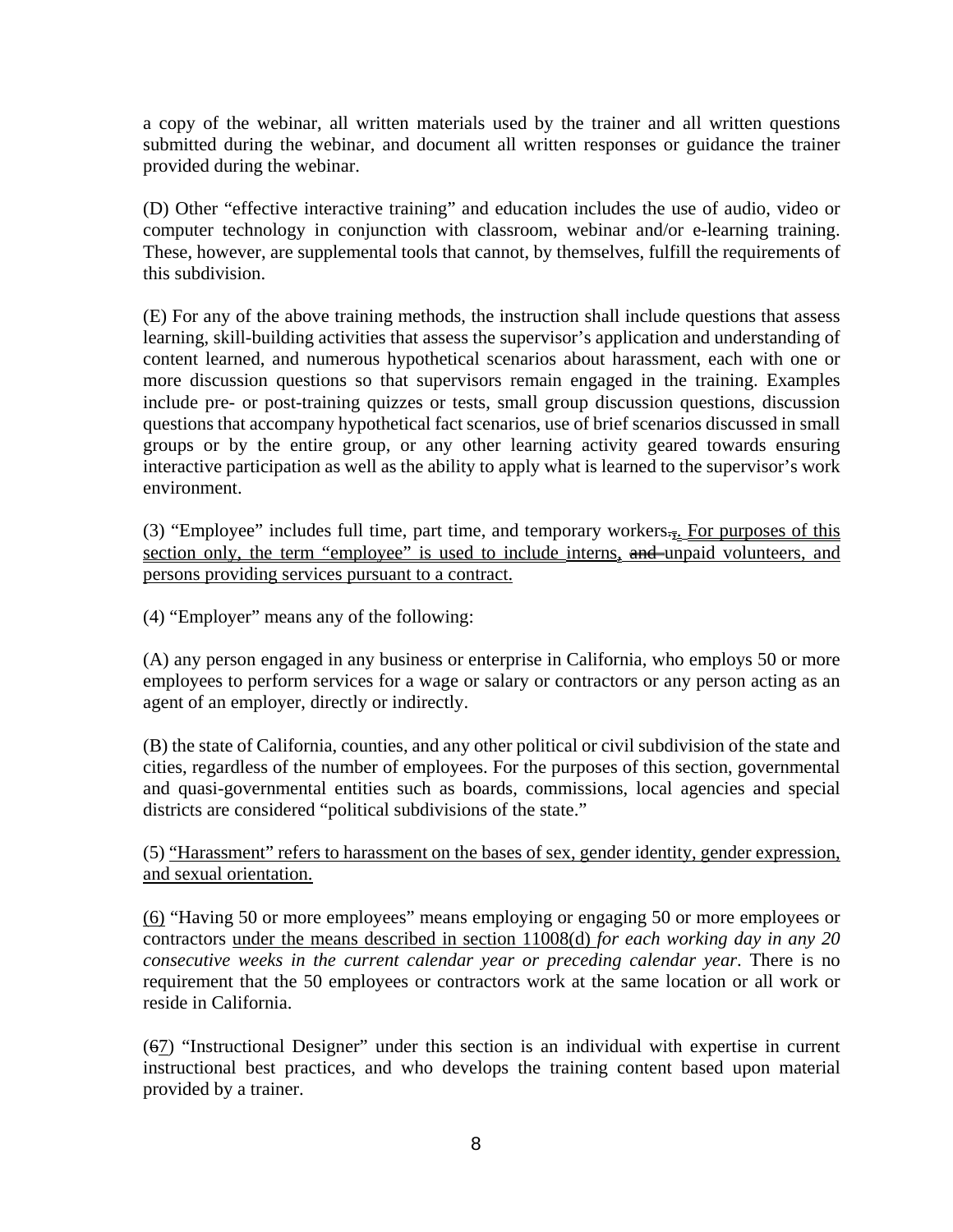(78) "New" supervisory employees are employees promoted or hired to a supervisory position after the date the employer last provided sexual harassment prevention training.

(89) "Supervisory employees" or "supervisors" under this section are supervisors located in California, defined under Government Code section 12926. Attending training does not create an inference that an employee is a supervisor or that a contractor is an employee or a supervisor.

(910) "Trainers" or "Trainers or educators" qualified to provide training under this section are individuals who, through a combination of training, and experience, knowledge, and expertise, have the ability to provide training supervisors about the following: 1) the definitions of abusive conduct, sexual harassment, gender identity, gender expression, sexual orientation, and the definitions of the other bases enumerated in the FEHA; 2) how to identify behavior that may constitute unlawful harassment, discrimination, and/or retaliation under both California and federal law;  $\frac{23}{2}$  what steps to take when harassing behavior occurs in the workplace;  $\frac{34}{2}$ ) how to report harassment complaints;  $45$ ) supervisors' obligation to report harassing, discriminatory, or retaliatory behavior of which they become aware;  $\frac{56}{20}$  how to respond to a harassment complaint;  $\epsilon$ <sup>7</sup>) the employer's obligation to conduct a workplace investigation of a harassment complaint;  $\frac{48}{3}$  what constitutes retaliation and how to prevent it;  $\frac{99}{2}$  essential components of an anti-harassment policy; and  $\frac{910}{2}$  the effect of harassment on harassed employees, co-workers, harassers and employers; and 11) practical examples in the prevention of harassment, discrimination, and retaliation based on sex, gender identity, gender expression, sexual orientation, and the prevention of abusive conduct. Nothing in this section shall preclude an employer from utilizing multiple trainers who, in combination, meet all of the qualifications required by this subsection.

(A) A trainer shall be one or more of the following:

1. "Attorneys" admitted for two or more years to the bar of any state in the United States and whose practice includes employment law under the Fair Employment and Housing Act and/or Title VII of the federal Civil Rights Act of 1964, or

2. "Human resource professionals,"  $\theta$  "harassment prevention consultants," or peerto-peer trainers working as employees or independent contractors with a minimum of two  $\theta$  more-years of practical experience in one or more of the following: a). designing or conducting discrimination, retaliation and sexual harassment prevention training;  $b$ —) responding to sexual harassment complaints or other discrimination complaints; c). conducting investigations of sexual harassment complaints; or  $d$ . advising employers or employees regarding discrimination, retaliation and sexual harassment prevention, or

3. "Professors or instructors" in law schools, colleges or universities who have a postgraduate degree or California teaching credential and either 20 instruction hours or two or more years of experience in a law school, college or university teaching about employment law under the Fair Employment and Housing Act and/or Title VII of the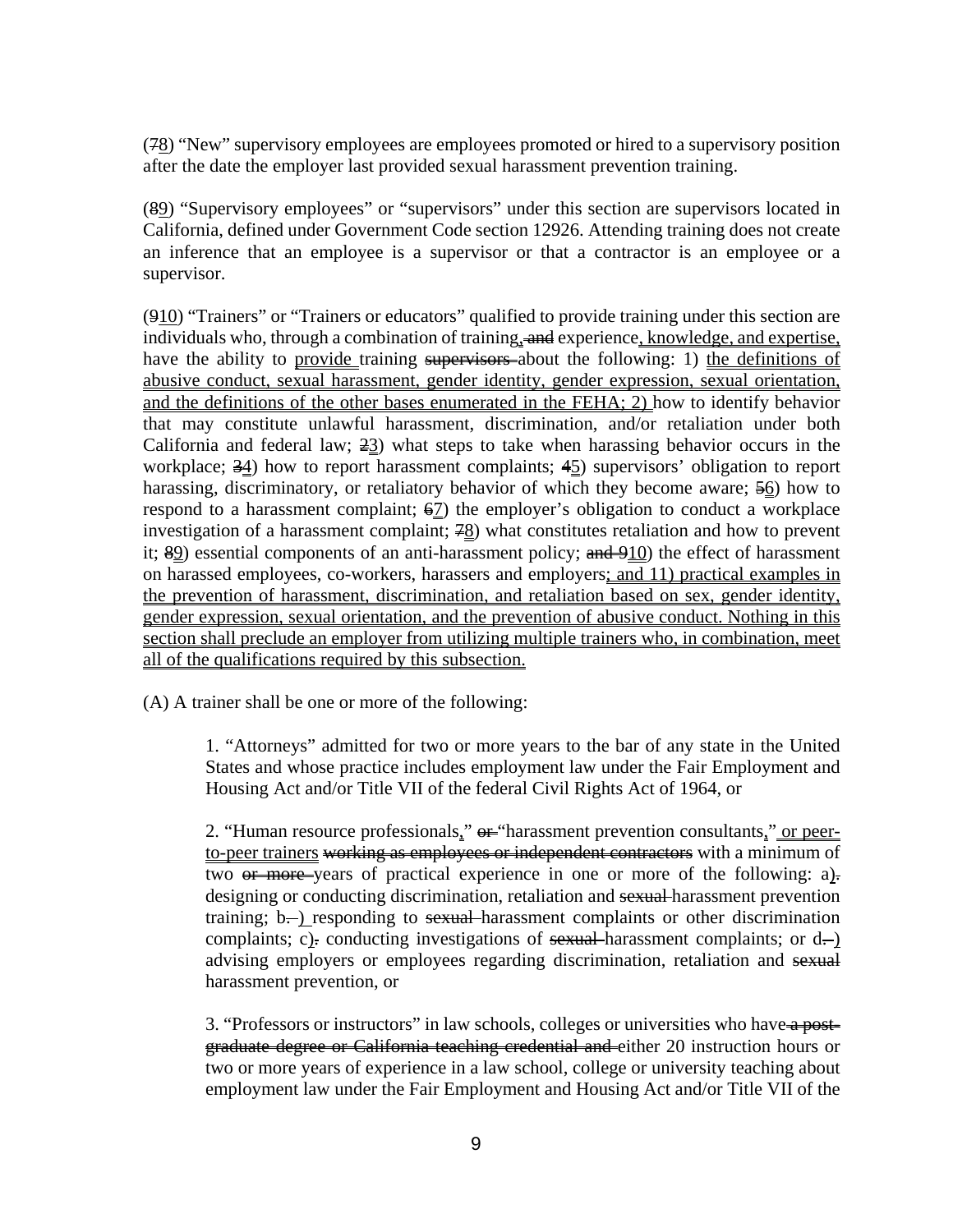federal Civil Rights Act of 1964.

(B) Individuals who do not meet the qualifications of a trainer as an attorney, human resource professional, harassment prevention consultant, **peer-to-peer trainer,** professor or instructor because they lack the requisite years of experience may team teach with a trainer, in accordance with subsections  $(A)1$ . through  $(A)3$ ., immediately above, in classroom or webinar trainings provided that the trainer supervises these individuals and the trainer is available throughout the training to answer questions from training attendees.

(1011) "Training," as used in this section, is effective interactive training as defined at section 11023(a)(2).

(1112) "Two hours" of training is two hours of classroom training or two hours of webinar training or, in the case of an e-learning training, a program that takes the supervisor no less than two hours to complete.

(b) Training.

(1) Frequency of Training. An employer shall provide two hours of training, in the content specified in section 11023(c), once every two years, and may use either of the following methods or a combination of the two methods to track compliance.

(A) "Individual" Tracking. An employer may track its training requirement for each supervisory employee, measured two years from the date of completion of the last training of the individual supervisor.

(B) "Training year" tracking. An employer may designate a "training year" in which it trains some or all of its supervisory employees and thereafter must again retrain these supervisors by the end of the next "training year," two years later. Thus For example, supervisors trained in training year 2005 shall be retrained in 2007. For newly hired or promoted supervisors who receive training within six months of assuming their supervisory positions and that training falls in a different training year, the employer may include them in the next group training year, even if that occurs sooner than two years. An employer shall not extend the training year for the new supervisors beyond the initial two year training year. Thus, with this method, assume that an employer trained all of its supervisors in 2005 and sets 2007 as the next training year. If a new supervisor is trained in 2006 and the employer wants to include the new supervisor in its training year, the new supervisor would need to be trained in 2007 with the employer's other supervisors.

(2) Documentation of Training. To track compliance, an employer shall keep documentation of the training it has provided its employees under this section for a minimum of two years, including but not limited to the names of the supervisory employees trained, the date of training, the sign in sheet, a copy of all certificates of attendance or completion issued, the type of training, a copy of all written or recorded materials that comprise the training, and the name of the training provider.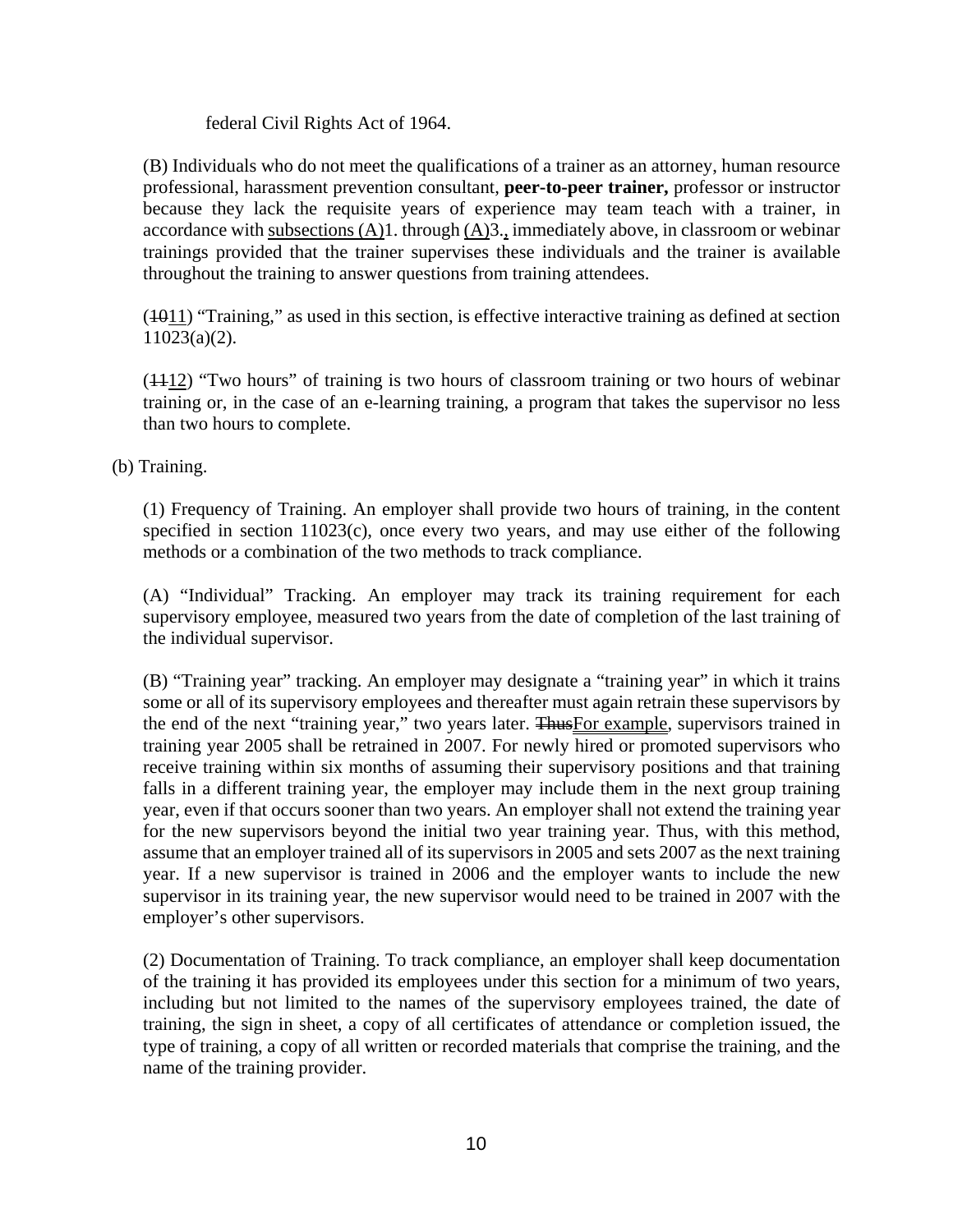(3) Training at New Businesses. Businesses created after January 1, 2006, must provide training to supervisors within six months of their establishment and thereafter biennially. Businesses that expand to 50 employees and/or contractors, and thus become eligible under these regulations, must provide training to supervisors within six months of their eligibility and thereafter biennially.

(4) Training for New Supervisors. New supervisors shall be trained within six months of assuming their supervisory position and thereafter shall be trained once every two years, measured either from the individual or training year tracking method.

(5) Duplicate Training. A supervisor who has received training in compliance with this section within the prior two years either from a current, a prior, an alternate or a joint employer need only be given, be required to read and to acknowledge receipt of, the employer's antiharassment policy within six months of assuming the supervisor's new supervisory position or within six months of the employer's eligibility. That supervisor shall otherwise be put on a two year tracking schedule based on the supervisor's last training. The burden of establishing that the prior training was legally compliant with this section shall be on the current employer.

(6) Duration of Training. The training required by this section does not need to be completed in two consecutive hours. For classroom training or webinars, the minimum duration of a training segment shall be no less than half an hour. E-learning courses may include bookmarking features, which allow a supervisor to pause his or her individual training so long as the actual e-learning program is two hours.

(c) Objectives and Content.

(1) The learning objectives of the training mandated by Government Code section 12950.1 shall be: 1) to assist California employers in changing or modifying workplace behaviors that create or contribute to "sexual harassment, harassment based on "sex," "gender identity," "gender expression," and "sexual orientation" as that term those terms are is defined in California and federal law, where applicable; 2) to provide trainees with information related to the negative effects of abusive conduct (as defined in Government Code section  $12950.1(\frac{eh}{ed})(2)$ ) in the workplace; and 3) to develop, foster, and encourage a set of values in supervisory employees who complete mandated training that will assist them in preventing, effectively responding to incidents of sexual-harassment, and implementing mechanisms to promptly address and correct wrongful behavior.

(2) Towards that end, the training mandated by Government Code section 12950.1 shall include, but is not limited to:

 $(A)$  A dDefinitions of unlawful sexual-harassment under the Fair Employment and Housing Act (FEHA) and Title VII of the federal Civil Rights Act of 1964, where applicable. In addition to a definition of defining sexual harassment covered by this section, an employer may provide a definition of and train about other forms of unlawful harassment on other bases covered by enumerated in the FEHA, as specified at Government Code section 12940(j), and may discuss how harassment of an employee can may cover encompass more than one basis.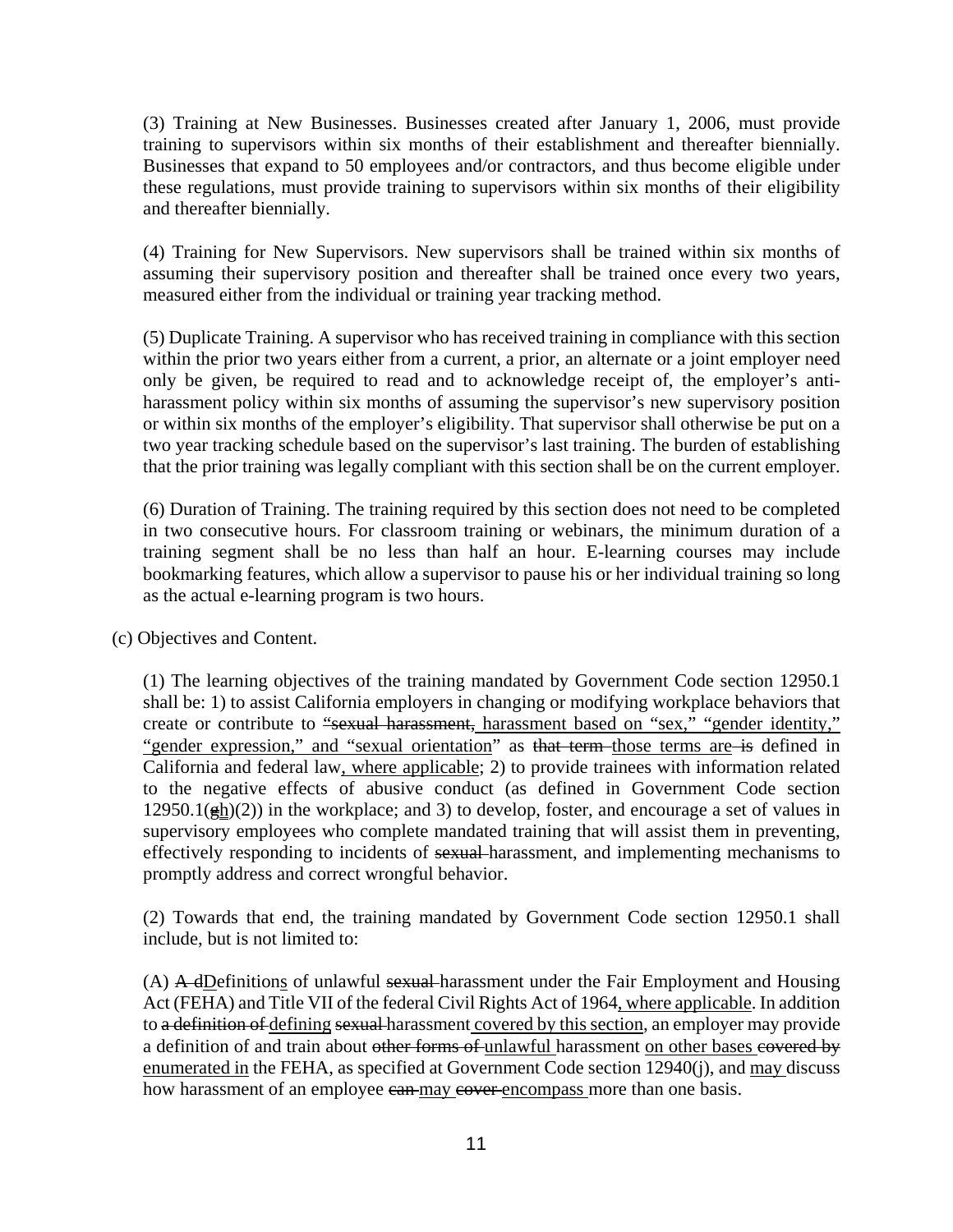(B) FEHA and Title VII statutory provisions and case law principles concerning the prohibition against and the prevention of unlawful sexual harassment, discrimination and retaliation in employment.

(C) The types of conduct that constitutes sexual harassment.

(D) Remedies available for sexual harassment victims in civil actions; potential employer/individual exposure/liability.

(E) Strategies to prevent sexual harassment in the workplace.

(F) Supervisors' obligation to report sexual harassment, discrimination, and retaliation of which they become aware.

(G) Practical examples, such as factual scenarios taken from case law, news and media accounts, hypotheticals based on workplace situations and other sources, which illustrate sexual harassment, discrimination and retaliation using training modalities such as role plays, case studies and group discussions.

(H) The limited confidentiality of the complaint process.

(I) Resources for victims of unlawful sexual harassment, such as to whom they should report any alleged sexual harassment.

(J) In addition to discussing strategies to prevent harassment, the training should also cover the steps necessary to take appropriate remedial measures to correct harassing behavior, which includes an employer's obligation to conduct an effective workplace investigation of a harassment complaint.

(K) Training on what to do if the supervisor is personally accused of harassment.

(L) The essential elements of an anti-harassment policy and how to utilize it if a harassment complaint is filed. Either the employer's policy or a sample policy shall be provided to the supervisors. Regardless of whether the employer's policy is used as part of the training, the employer shall give each supervisor a copy of its anti-harassment policy and require each supervisor to read and to acknowledge receipt of that policy.

(M) A review of the definition of "abusive conduct" as used in this context (and as defined by Government Code section 12950.1( $\frac{1}{2}$ h)(2)). The training should explain the negative effects that abusive conduct has on the victim of the conduct as well as others in the workplace. The discussion should also include information about the detrimental consequences of this conduct on employers - including a reduction in productivity and morale. The training should specifically discuss the elements of "abusive conduct," including conduct undertaken with malice that a reasonable person would find hostile or offensive and that is not related to an employer's legitimate business interests (including performance standards). Examples of